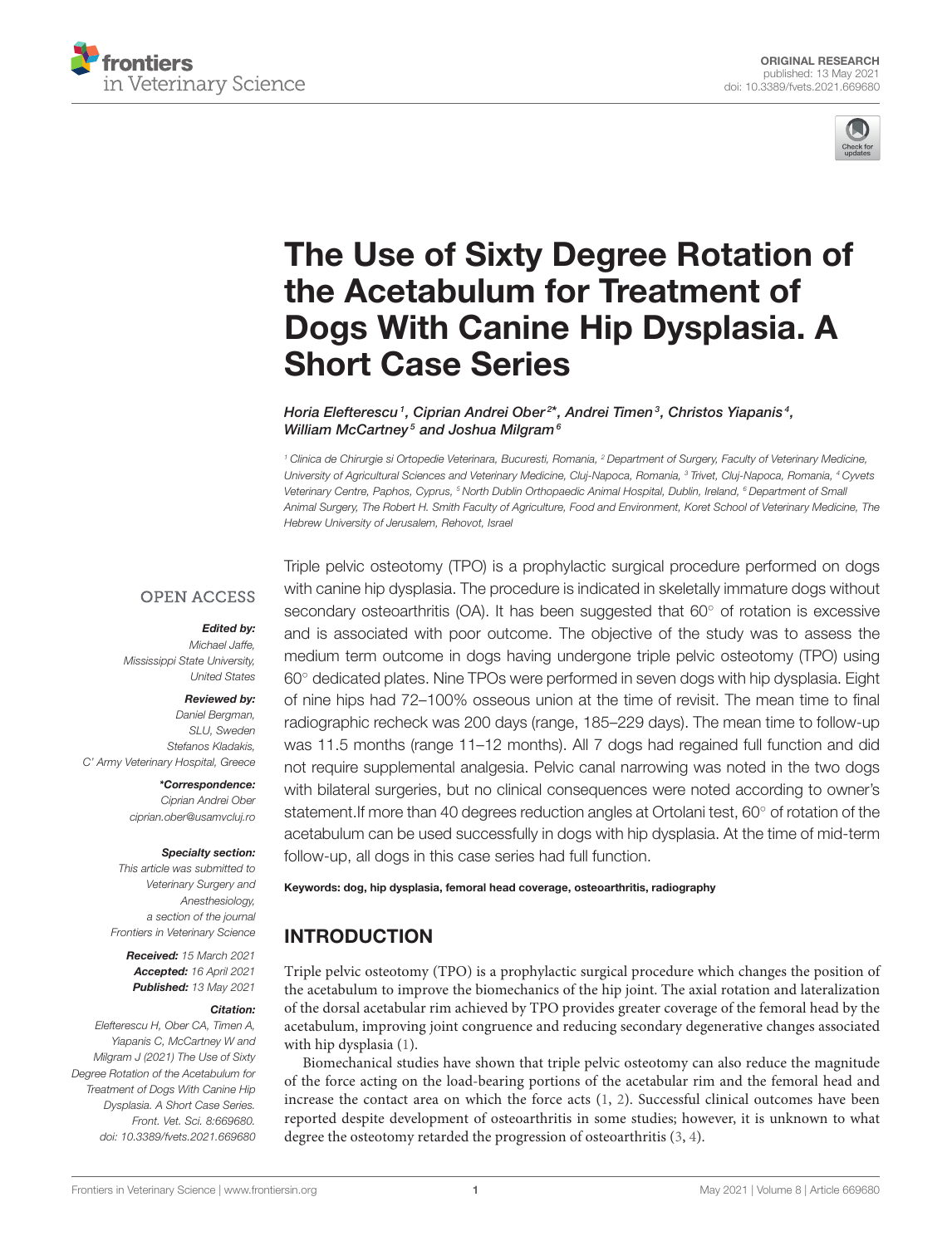

FIGURE 1 | Plate used for pelvic osteotomies (Courtesy M/S Pakrom International, Sialkot, Pakistan).

<span id="page-1-0"></span>According to some authors, rotation beyond 40 degrees is not advised because it is unlikely to yield further improved coverage of the femoral head, it will worsen pelvic canal narrowing, it may result in impingement of the dorsal acetabular rim on the femoral neck, and dogs requiring more extreme rotation are not likely good candidates for the procedure [\(5\)](#page-4-4).

The purpose of this study was to confirm based on radiographic and clinical outcomes, that the rotation of 60° is a viable option for dogs in which standard rotation angles are inadequate and it has no clinical consequences because of worsening of the pelvic canal narrowing.

## MATERIALS AND METHODS

#### Data Collection

Medical records were reviewed to identify dogs that had early stages of hip dysplasia treated with a TPO surgery. Criteria for inclusion were: osteotomy using a dedicated TPO 60◦plate (M/S Pakrom International, Sialkot, Pakistan) (**[Figure 1](#page-1-0)**), pre- and immediate postoperative radiographs, short term (3–6 months) and mid-term (6–12 months) radiographs and clinical evaluation and email interview based on validated questions at a minimum of 6 months (6–12 months). All the dogs' owners completed the questionnaire items. Total hip replacement (THR) was not an option because of financial reasons. In addition, all cases needed to have preoperative (**[Figure 2a](#page-1-1)**) and immediate postoperative ventrodorsal (**[Figures 2b,c](#page-1-1)**) and mediolateral pelvic radiographs available for review. Data derived from medical records included breed, sex, site of surgery, age, body weight at time of surgery, perioperative or postoperative complications.

#### Radiographic and Clinical Assessment

Ortolani testing was performed in all dogs under sedation. HE and CAO performed the Ortolani tests and angles of reduction of more than 40 degrees in all dogs were subjectively assessed. Ventrodorsal radiographs taken at least 6 months postoperatively were used to evaluate osteotomy healing with a



<span id="page-1-1"></span>FIGURE 2 | Ventrodorsal radiographs of the hip joints before (a), and immediately after (b), and at 6 months (unilateral) (c) and bilateral (d) triple pelvic osteotomy. Note the improved congruence and acetabular support on the postoperative radiographs. Also note the difference in the distance between the lateral edges of the pubic osteotomies (double-headed arrows) pre- and postoperative, suggesting 40% of pelvic canal narrowing with the triple pelvic osteotomy.

previously described 5-point grading system  $(4 = 76 - 100\%; 3 =$ 51–75%; 2 = 26–50%; 15 =  $-25$ %; and 0 = no osseous bridging [\(6,](#page-4-5) [7\)](#page-5-0).

## Surgical Technique

The dogs were administered acepromazine (0.025 mg/kg, IM) and hydromorphone (0, 1 mg/kg, IM) as premedication. The induction was made with propofol (3–6 mg/kg, IV) and maintained with isoflurane and oxygen. Under general anesthesia, an epidural with preservative-free morphine (0.1 mg/kg) was given as an adjunct analgesic. The patients were positioned in lateral recumbency, with the dorsal plane perpendicular to the table. The pubic osteotomy (or ostectomy) was performed first, with the pelvic limb held in abduction. A large section of pubis was excised (about 1 cm) using a 5 mm Rongeur according to guidelines for the procedure [\(5\)](#page-4-4). The ischial osteotomy was performed second using a Gigli wire. The lateral approach to the ilium was via the gluteal "roll-up" technique [\(8\)](#page-5-1). The osteotomy was performed perpendicular to the long axis of the pelvis using an oscillating saw. Plate fixation was performed using specialty 60° non-locking plates made specifically for this procedure (**[Figure 1](#page-1-0)**).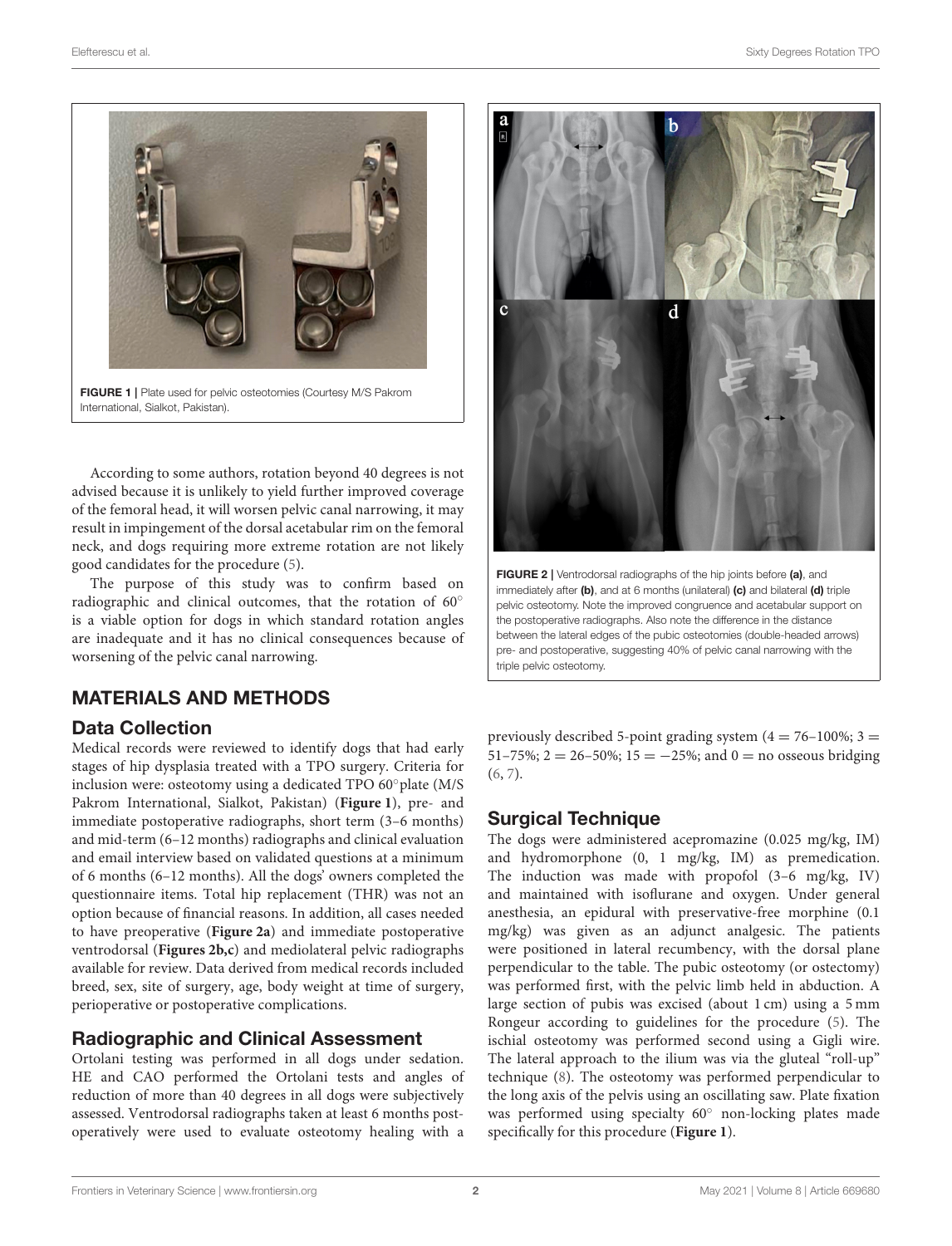#### Preoperative and Postoperative Care

Cefazolin (22 mg/kg, IV) was given 30 min before induction and every 90 min perioperatively. Tramadol (3–5 mg/kg orally every 6 h) and a non-steroidal anti-inflammatory drug (deracoxib [2 mg/kg orally daily]) were prescribed for continued analgesia at home for 10 days. Cephalexin (25 mg/kg orally every 12 h) was also given to continue antibiotics for 7 more days to help prevent infection. When home, supervised activity (no running, playing or jumping) was recommended for 6–8 weeks.

#### Mid-Term Follow-Up

Follow-up was conducted by completing a visual analog scale questionnaire [\(9\)](#page-5-2) during a telephone or e-mail interview with owners (**[Table 2](#page-3-0)**). The questionnaire consisted of 7 questions that adhered to the format of a 10 cm VAS [\(9\)](#page-5-2). Some of the questions were in the following format: What is willing to play voluntarily? Is stiffness at the beginning of the day present? There was a corresponding VAS line for each question with contrasting descriptors at each end (e.g., very good willingness to play voluntarily or no stiffness at the beginning of the day, respectively). Suture removal was performed at 2 weeks. Owners were queried regarding their dog's function after surgery. Clinically, the cases were categorized into 1 of 3 clinical outcomes: full function, acceptable function, or unacceptable function as defined by Cook et al. (2010) [\(10\)](#page-5-3). Full function was defined as restoration to full intended level and duration of activities. Acceptable function was defined as restoration to intended activities and performance from preinjury that was limited in level or duration and/or requires medication to achieve. Unacceptable function was defined as all other outcomes. Final orthopedic exams including Ortolani test were performed between 11 and 12 months postoperative for all dogs.

#### **Complications**

Intraoperative or short-term postoperative complications that were noted in the medical records or on postoperative radiographs. Complications were identified as catastrophic, major, and minor. Catastrophic was considered any complication that caused permanent unacceptable function, was directly related to death, or was the cause for euthanasia. Major complications required medical or surgical treatment. Minor complications were considered those that did not require any additional surgery or medication [\(10\)](#page-5-3). Owners were also questioned relative to the occurrence of complications after final veterinarian evaluation.

## RESULTS

Nine TPO procedures were performed in seven dogs. Two dogs had staged, bilateral TPOs performed 4–5 weeks apart. Breeds were identified as Labrador [\(2\)](#page-4-1), American Bulldog [\(1\)](#page-4-0), German Shepherd [\(1\)](#page-4-0), Cane Corso [\(1\)](#page-4-0), Central Asian Shepherd [\(1\)](#page-4-0) and mixed breed [\(1\)](#page-4-0). The population included 4 males and 3 females, median age 12 months and median bodyweight 37 kg (**[Table 1](#page-3-1)**). No dogs revealed osteophyte formation before surgical treatment. Ortolani sign was combined with complete assessment of the patient, and subjectively we assessed more than 40 degrees reduction angles.

#### Postoperative Radiographic Assessment

Eight of nine hips had 72–100% osseous union at the time of revisit. The mean time to final radiographic recheck was 200 days (range, 185–229 days). After surgery, craniodorsal coverage of the femoral head was increased (**[Figures 2b–d](#page-1-1)**) in all the operated hips. There was no evidence of radiographic progression of degenerative joint disease at final radiographic assessment.

## Mid-Term Follow-Up

The mean time to final clinical follow-up was 11.5 months (range 11–12 months). All dogs were alive and available for follow-up. All owners were satisfied with the outcome and considered their dog to be fully functional with a good quality of life (**[Table 2](#page-3-0)**) comparing to preoperative status. The functional status of the limbs was assessed and physical examination was performed. On palpation, all hips were stable at a median of 11, 5 months postoperative (negative Ortolani test) and all but one was evaluated as non-painful at limits of hip joint range of motion. We have noticed some degree of limitation during abduction maneuver, but no clinical consequences were observed. No owner noticed any abnormal position of the limb during urination. All 7 dogs had full function, where they were restored to full intended level and duration of activities without any medication. Overall, functional ability was considered excellent for all the hips, and the dogs had a normal gait.

## **Complications**

There were no complications noted during surgery. The most common radiographic complication reported following bilateral pelvic osteotomy in our population was pelvic canal narrowing (**[Figure 2d](#page-1-1)**), but no clinical consequences were noted according to owner's statement. No owners reported complications related to the surgery at the time of followup. In one case (case 1) we suspect a superficial surgical site infection at the pubic incision after 7 days postoperative. Ten days of antibiotic administration (marbofloxacin 4 mg/kg orally once daily) resolved the complication. No major or catastrophic complications occurred during the study period. One incidence of acute onset of unilateral hind limb lameness on the operated limb was reported 3 months postoperatively (case 7). This was treated with NSAID's and resolved after 7 days.

## **DISCUSSION**

The TPO 60◦ plate procedure resulted in subjective clinical improvement in dogs with moderate to severe hip dysplasia. Total hip replacement was not an option because of financial reasons and the femoral head and neck excision was presented as an option if TPO with 60 degree plate would generate severe complications.

Adequate healing was obtained in all of cases with a median time to final radiographic recheck of 200 days. Only a minor complication was reported without any major or catastrophic complications. Owner satisfaction and subjectively improved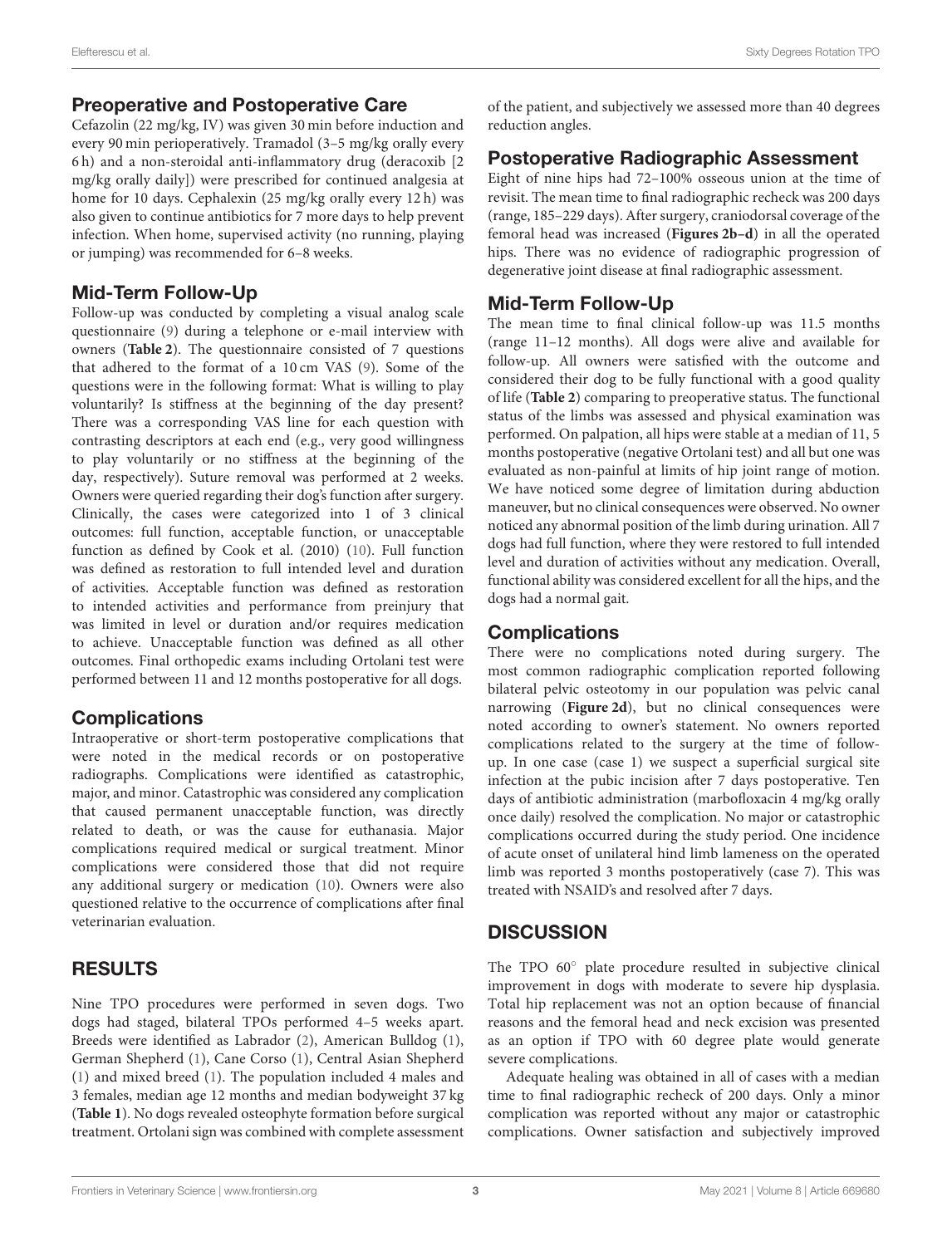<span id="page-3-1"></span>TABLE 1 | Summary statistics for breeds, sex, site of surgery, age at surgery (month), body weight (kg), follow-up (day).

| Case no        | <b>Breed</b>           | <b>Sex</b> | Site of surgery | Age at surgery (month) | Body weight<br>(kg) | Follow-up<br>(day) <sup>a</sup> |
|----------------|------------------------|------------|-----------------|------------------------|---------------------|---------------------------------|
|                | American Bulldog       | F          | left            | 24                     | 44                  | 189                             |
| 2              | German Shepherd        | M          | bilateral       | 10, 12 <sup>b</sup>    | 32,37 <sup>c</sup>  | 223                             |
| 3              | Cane Corso             | F          | left            | 8                      | 36                  | 191                             |
| $\overline{4}$ | Labrador               | M          | right           | 12                     | 43                  | 185                             |
| 5              | Central Asian Shepherd | F          | left            | 17                     | 52                  | 198                             |
| 6              | Mixed breed            | M          | right           | 8                      | 20                  | 188                             |
|                | Labrador               | M          | bilateral       | 7.9 <sup>b</sup>       | $31,36^c$           | 229                             |

*<sup>a</sup>Duration means the interval between the pre- and the postoperative radiographs. In case of bilateral procedure, the duration number means the interval between the preoperative radiograph and the last radiographic follow-up.*

*<sup>b</sup>Age at the first and at the second surgery.*

*<sup>c</sup>Body weight at the first and at the second surgery.*

<span id="page-3-0"></span>TABLE 2 | Owner responses for mid-term follow-up (6–12 months).

| #              | Question                                             | Case 1    | Case 2    | Case 3    | Case 4    | Case 5    | Case 6    | Case 7    |
|----------------|------------------------------------------------------|-----------|-----------|-----------|-----------|-----------|-----------|-----------|
|                | What is quality of life now since surgery?           | Very good | Very good | Very good | Very good | Very good | Very good | Very good |
| $\overline{2}$ | What is willingness to play voluntarily?             | Very good | Very good | Very good | Very good | Very good | Very good | Good      |
| 3              | How is activity during the day?                      | Very good | Very good | Very good | Very good | Very good | Very good | Good      |
| 4              | Stiffness at the beginning of the day?               | <b>No</b> | <b>No</b> | <b>No</b> | <b>No</b> | <b>No</b> | Yes       | <b>No</b> |
| 5              | Stiffness at the end of the day?                     | <b>No</b> | <b>No</b> | <b>No</b> | <b>No</b> | <b>No</b> | <b>No</b> | Yes       |
| 6              | Indication of lameness when walking on surgery limb? | <b>No</b> | <b>No</b> | <b>No</b> | <b>No</b> | <b>No</b> | <b>No</b> | <b>No</b> |
|                | Pain when suddenly turning while walking?            | <b>No</b> | <b>No</b> | <b>No</b> | <b>No</b> | <b>No</b> | <b>No</b> | <b>No</b> |
|                |                                                      |           |           |           |           |           |           |           |

clinical outcomes support the use of a 60-degree TPO plate in select cases.

All cases have returned postoperatively to assess radiographic healing. The results were primary bone union and early return to full function with no secondary callus formation or degenerative joint disease. All owners were pleased with their dog's function with the dog having normal daily activities (running, and playing) or showing marked improvement after recovery from surgery (full function classification). The modification of the visual analog scale questionnaire [\(9\)](#page-5-2) was used also in other studies [\(11\)](#page-5-4) and we consider this subset of questions from the Hudson's evaluation to be relevant for mid- and long-term follow-up.

Regardless of manufacturer, plates typically have angles ranging from 20 to 45 degrees, with options of 20, 30, or 40 degrees being most common for triple pelvic osteotomy, whereas for double pelvic osteotomy, plates of 25 and 30 degrees are most common [\(5\)](#page-4-4). According to our knowledge, this is the first report of 60◦ plate for triple pelvic osteotomy in dogs. The rationale for this angle is the our perception of better postoperative femoral head coverage and stability, although studies have demonstrated that coverage of the femoral head by the dorsal acetabular rim does not significantly increase for a 30- or 40-degree plate beyond that achieved for a 20-degree plate [\(2,](#page-4-1) [12\)](#page-5-5). Despite these findings, an evaluation, both objective and subjective, of the inherent laxity of a given hip joint should also be considered when choosing the plate angle [\(5\)](#page-4-4). During Ortolani tests the angles of reduction of more than 40 degrees in all dogs were subjectively assessed. Ortolani test is a subjective test, and it was difficult for us to estimate a maximum angle of reduction. This was our motivation for choosing a 60-degree TPO plate.

Although excessive ventroversion can lead to ventral luxation [\(11,](#page-5-4) [12\)](#page-5-5), we didn't find this complication in our short series. Schrader [\(13\)](#page-5-6) used 70 to 90 degrees acetabular fragment rotation in 77 hips of immature dogs with hip dysplasia. No ventral luxation of the femoral head was observed in the study. Anyway, he used triple pelvic osteotomy with transplantation of the greater trochanter. In his study, all hips were moderate to severely subluxated and a satisfactory functional, physical, and radiographic result was obtained in 40 of 55 hips available for long-term re-examination, which is similar to our findings.

Excessive femoral head coverage by the dorsal acetabular rim, resulting in impingement on the femoral neck, was observed after triple pelvic osteotomy with 20-degree plates [\(12,](#page-5-5) [14\)](#page-5-7). The coverage increased in the weeks following surgery. Coverage of 82.8%  $\pm$  10.4% and Norberg angles of 121  $\pm$  11.3 degrees were reported 6 weeks after surgery [\(2\)](#page-4-1). In another study, the average percentage of femoral head coverage 2 months after surgery was 60.0%  $\pm$  12.1%, with Norberg angles of 109.5  $\pm$  7.9 degrees [\(15\)](#page-5-8). The authors consider that the increase in femoral head coverage over time following triple pelvic osteotomy may be due to postoperative increased lateral rotation associated with pelvic canal narrowing [\(16\)](#page-5-9). Dejardin et al. [\(2\)](#page-4-1) assessed contact area and coverage of loaded hips using serial computed tomography scan images before and after TPO. Three angles of acetabular ventroversion were studied (20, 30, and 40 degrees). They concluded that increasing acetabular ventroversion beyond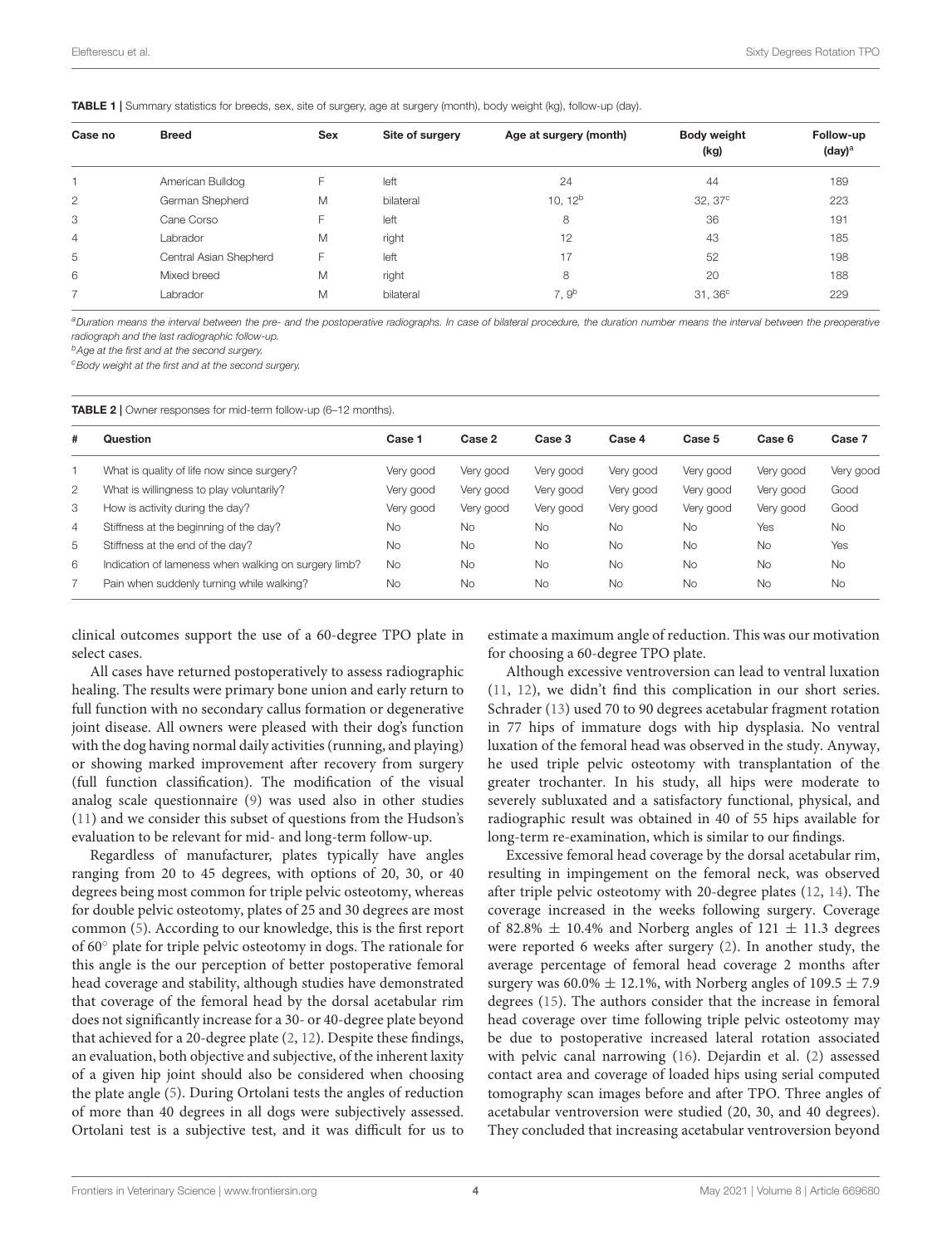20 degrees does not significantly improve the beneficial effects of TPO and therefore should be carefully weighed against increased risks of postoperative complications associated with large angles of acetabular ventroversion. According to another study [\(12\)](#page-5-5), based on percent coverage and Norberg angle, 20 degrees rotation of the acetabulum provides as much benefit as 30 degrees of acetabular rotation when performing a TPO. We concluded that increasing acetabular ventroversion beyond 20 degrees improves the beneficial effects of TPO without any risk of major complications associated with large angles of acetabular ventroversion.

Plates are available in both non-locking and locking styles and with a variety of screw hole configurations [\(5\)](#page-4-4). A significantly lower incidence of screw pull-out occurs with use of locking plates compared with use of non-locking plates [\(17\)](#page-5-10). Although only non-locking plates and cortical screws were used in our cases, no screw pull-out was observed at the final radiographic check.

While severe pelvic canal narrowing can occur following bilateral triple pelvic osteotomy procedures, particularly with greater angles of rotation, and can even lead to constipation or obstipation [\(2\)](#page-4-1), no owner reported clinical consequences on midterm follow-up in our cases. This is most probably due to the fact that we removed a large segment of the pubic rami (about 1 cm) during the pubic ostectomy. We think by removing a significant part of the pubic bone, there will be a less bone in the pelvis which might contribute to pelvic canal narrowing.

We consider prophylactic post-operative antibiotics to be protective against infection after TPO surgery. Similar immediate postoperative management was used in other study related to TPO surgery [\(17\)](#page-5-10). The incisional complication was speculated because of self-trauma at the pubis incision (case 1). This was empirically treated with an additional course of antibiotics and resolved (marbofloxacin 4 mg/kg orally once daily for 10 days). No culture and sensitivity test was performed.

All cases treated originally by 60-degree TPO would have been candidates for ab initio THR. The reasons for selection of 60-degree TPO were related to financial constraints and an expectation of suboptimal recovery after femoral head and neck excision (FHNE) in some large breed dogs [\(18\)](#page-5-11). The owners have chosen 60-degree TPO as a first option, knowing about the possibility of revision by FHNE in cases of inadequate recovery or complications after 60-degree TPO.

Our study has several limitations and should be taken into account when interpreting the results. The major limitation is the subjective nature of the owner postoperative assessment to evaluate the outcome. More objective methods, such as kinematic gait analysis, were not performed because of lack of adequate equipment. Our study has only few cases and it was retrospective rather than prospective and controlled. No long term-follow up was assessed which is another limitation of the study. The surgeries were performed by two surgeons (HE, CAO), and here may have been some surgeon variation in technique. The aim of our study was to report radiographic and clinical findings and we did not statistically analyze data or established control groups. Radiographic assessment of osteoarthritis is important in evaluating mid- and long-term surgical outcome, but it was beyond the objective of this study and further research is necessary.

We achieved a favorable subjective mid-term ownerassessed outcome in this small retrospective case series of 9 hips. Subjective assessment of adequate radiographic healing at a mean of 200 days after surgery provides important support of the 60-degree TPO technique. We feel that this technique can be successfully performed and is a viable option in the treatment plan for dogs with hip dysplasia.

# DATA AVAILABILITY STATEMENT

The original contributions presented in the study are included in the article/supplementary material, further inquiries can be directed to the corresponding author/s.

## ETHICS STATEMENT

The animal study was reviewed and approved by Ethics Committee of University of Agricultural Sciences and Veterinary Medicine Cluj-Napoca. Written informed consent was obtained from the owners for the participation of their animals in this study.

# AUTHOR CONTRIBUTIONS

HE, CO, and AT contributed to the design of the study and performed the surgeries, radiographic and clinical examination. CY, WM, and JM participated in the subsequent discussions and revisions of the entire text. All authors contributed to the article and approved the submitted version.

# **REFERENCES**

- <span id="page-4-0"></span>1. Dejardin LM, Perry RL, Arnoczky SP, Torzilli PA. The effect of triple pelvic osteotomy on hip force in dysplastic dogs: a theoretical analysis. Vet Surg. (1996) 25:114. doi: [10.1111/j.1532-950X.1996.tb01386.x](https://doi.org/10.1111/j.1532-950X.1996.tb01386.x)
- <span id="page-4-1"></span>2. Dejardin LM, Perry RL, Arnoczky SP. The effect of triple pelvic osteotomy on the articular contact area of the hip joint in dysplastic dogs: an in vitro experimental study. Vet Surg. (1998) 27:194–202. doi: [10.1111/j.1532-950X.1998.tb00118.x](https://doi.org/10.1111/j.1532-950X.1998.tb00118.x)
- <span id="page-4-2"></span>3. Koch DA, Hazewinkel HA, Nap RC, Meij B, Wolvekamp WTC. Radiographic evaluation and comparison of plate fixation after triple pelvic osteotomy

in 32 dogs with hip dysplasia. Vet Comp Orthop Traumatol. (1993) 6:9– 15. doi: [10.1055/s-0038-1633049](https://doi.org/10.1055/s-0038-1633049)

- <span id="page-4-3"></span>4. Johnson AL, Smith CW, Pijanowski GJ, Hungerford LL. Triple pelvic osteotomy: effect on limb function and progression of degenerative joint disease. J Am Vet Med Assoc. (1998) 34:260–4. doi: [10.5326/15473317-34-3-260](https://doi.org/10.5326/15473317-34-3-260)
- <span id="page-4-4"></span>5. Vezzoni A, Peck JN. Surgical management of hip dysplasia. In: Johnston SA, Tobias KM, editors. Veterinary surgery:small animal. Missouri: Elsevier (2018). p. 997–1000.
- <span id="page-4-5"></span>6. Duerr FM, Duncan CG, Savicky RS, Park RD, Egger EL, Palmer RH. Comparison of surgical treatment options for cranial cruciate ligament disease